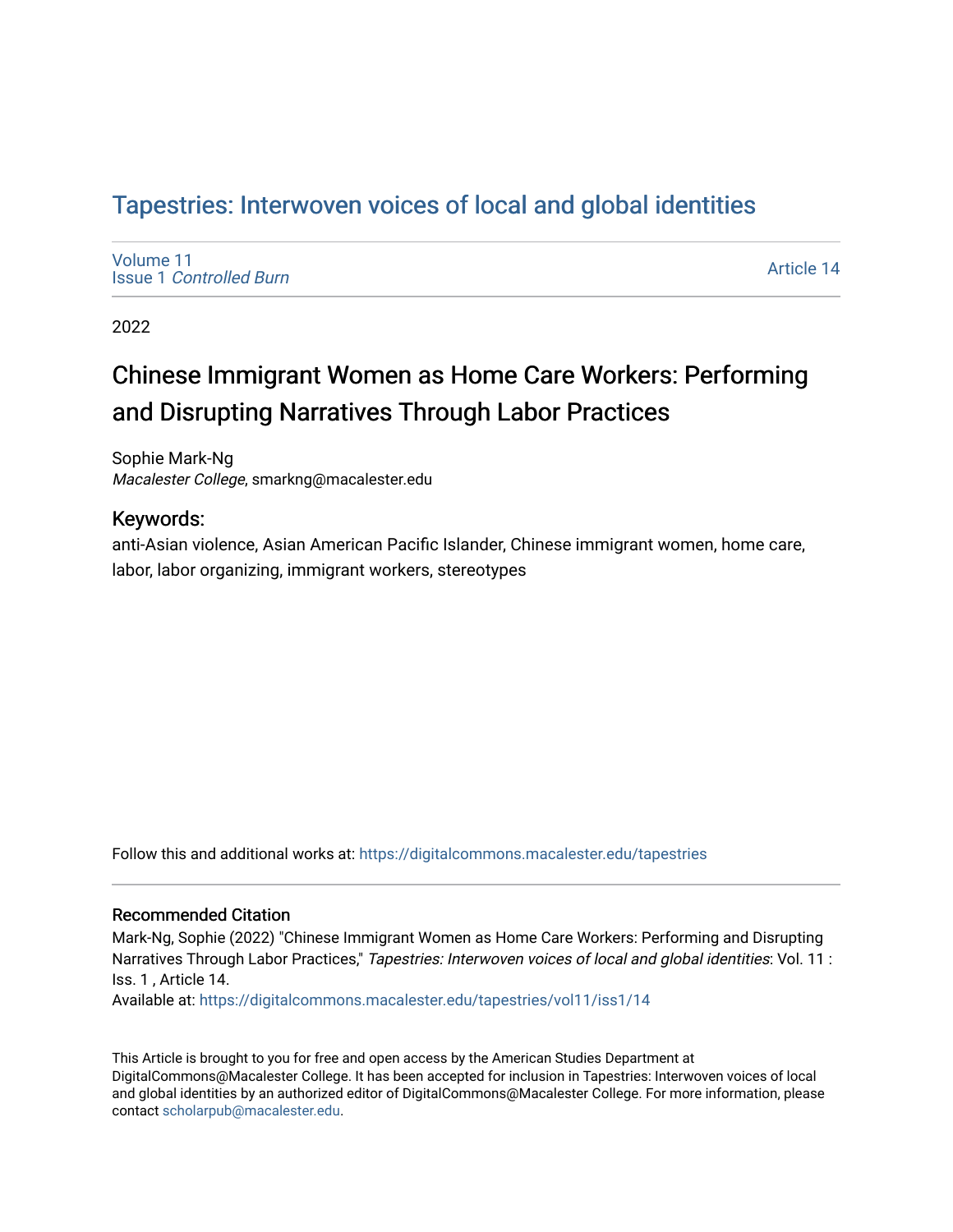# Chinese Immigrant Women as Home Care Workers: Performing and Disrupting Narratives Through Labor Practices

*Sophie Mark-Ng*

# *Introduction*

With the outbreak of the global COVID-19 pandemic in late 2019 and the accompanying hate incidents, violence against Asian American Pacific Islanders (AAPIs) entered American public consciousness in a more widespread way. This reached a climax with the Atlanta shootings in early 2021, when the hashtags #StopAAPIHate and #StopAsianHate started trending on social media.[1](#page-1-0) Grounding our understanding of violence against AAPIs in history and institutionalized violence is essential. Narratives constructed around AAPIs, AAPI women in particular, contribute to the violence perpetrated against them. These narratives are often attributed to media depictions, including Madam Butterfly and Miss Saigon, which are connected to U.S. imperialism in Southeast Asia.<sup>[2](#page-1-1)</sup> There has been a big push for more representation in media in order to change these narratives. However, aside from media representations, I will examine how labor contributes to

constructions of narratives which perpetuate ongoing violence against AAPIs.

In this paper, I argue that labor trends are guided by narratives surrounding certain demographics while simultaneously reinforcing these narratives. I will provide a brief Chinese American labor history, while also addressing AAPI labor history more broadly, as Chinese Americans have been racialized as Asian and the histories of separate ethnic groups are closely linked. This will serve as a background to discuss the contemporary trend of Chinese immigrant women entering the home care industry. This case study will examine how entry into this form of labor interacts with many competing narratives surrounding Chinese American women and results in physical and institutional violence. $3$  Lastly, I will examine how involving these women in organizing empowers these women and challenges predominant narratives.

My background as a second/fourth generation Chinese American immigrant woman, as well as my experience working with home care workers in Boston Chinatown

<sup>3</sup> I use the term violence to refer to all harm, beyond just physical harm. Incarceration, immigration policy, and poverty could all be considered institutionalized forms of violence. Despite creating a distinction between physical and institutional violence, there is often no separation between the two. Physical violence can be made institutionalized, and institutional violence contains physical violence within it. Referring to the two separately is to add to our understanding of what violence looks like and to suggest that there are often institutions and systems which underlie seemingly isolated incidences. It is also to suggest that violence is not just physical and can contain emotional and psychological elements.

<span id="page-1-2"></span><span id="page-1-0"></span> $\overline{a}$  $1$  On March 26, 2021, eight people were murdered by a gunman at three separate massage parlors in the Atlantaarea. Their names are Soon Chung Park, Hyun Jung Grant, Suncha Kim, Yong Ae Yue, Delaina Ashley Yaun, Paul Andre Michels, Xiaojie Tan, and Daoyou Feng. Six of the eight victims were Asian women.

<span id="page-1-1"></span><sup>2</sup> Sunny Woan, "White Sexual Imperialism: A Theory of Asian Feminist Jurisprudence," Washington and Lee Journal of Civil Rights and Social Justice, Vol. 14, no. 2 (Spring 2008): 275. Woan states "white sexual imperialism, through rape and war, created the hypersexualized stereotype of the Asian woman." Originating from the physical impacts of imperialism, this image has been continuously reinforced through media

depictions of US imperialism in Southeast Asia as well as depictions of Asian women in media more generally.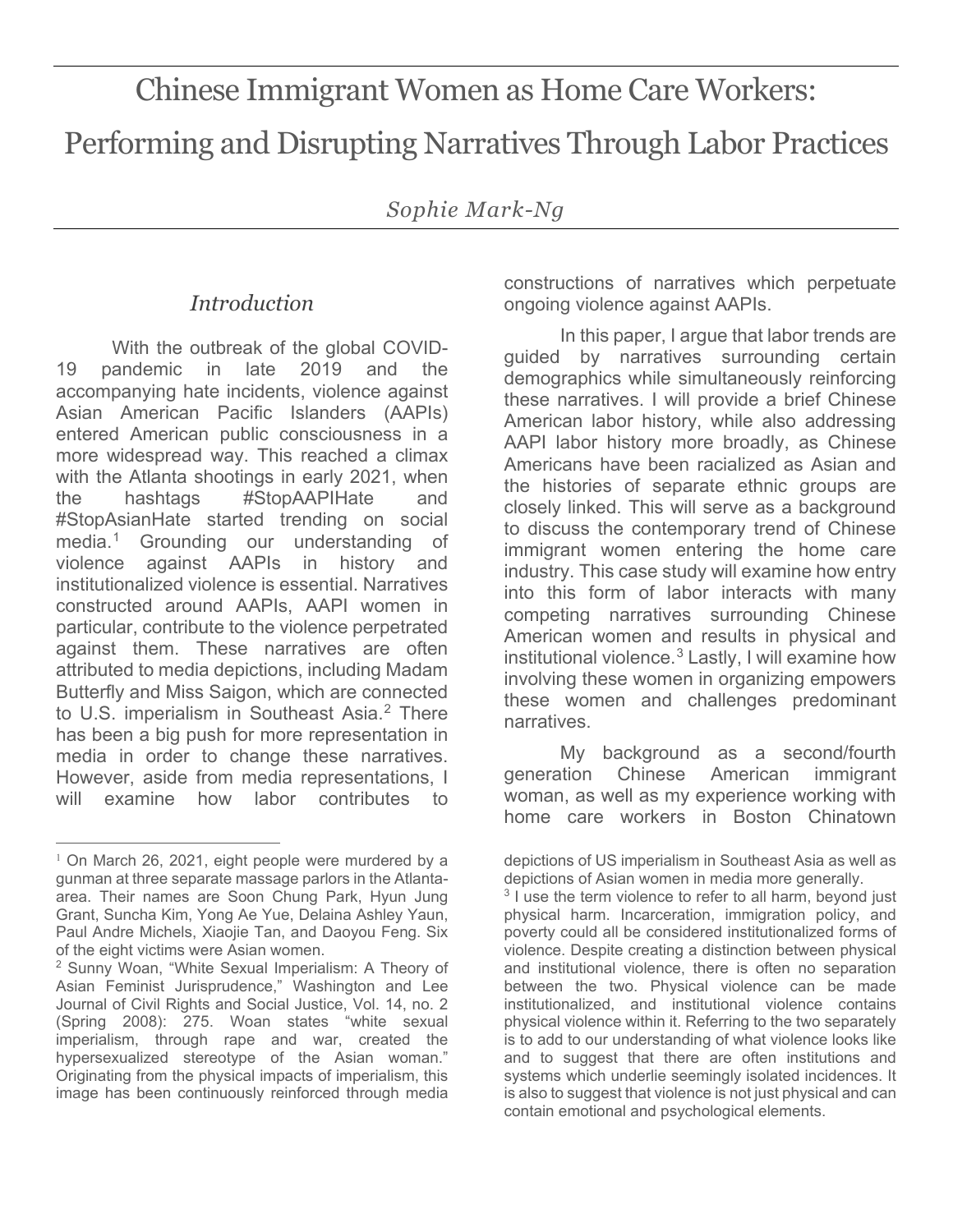through labor and community organizing, guides my interest in this topic. These home care workers were predominantly first generation Chinese immigrants, Cantonese speaking, middle aged, and women. I want to acknowledge that I occupy a position of significantly more privilege having U.S. citizenship, fluency in English, and receiving higher education. However, these workers served as an inspiration to me, and I hope that my experience working alongside them will inform this paper in a non-exploitative and nonessentializing way.

# *A Brief Chinese American Labor*

#### *History*

In its beginnings, Asian American studies valorized the Asian American immigrant worker. Sucheng Chan writes that with the development of Asian American studies in the 1960s, workers were the focus of studies partially because of a Marxist influence, but also because in the first waves of Asian immigrants to the US, the vast majority of immigrants were working age men. She states:

> Some 95 percent of the 1 million or so Asians (approximately 300,000 Chinese, 400,000 Japanese, 180,000 Filipinos, 7,000 Koreans, and 7,000 Indians) who came to the United States between 1849 and 1934 were unattached men (bachelors plus married men who came

without their wives) in their prime working years.[4](#page-2-0)

Given the demographics of the early waves of Asian American immigrants, it makes sense that laborers were a focus in early Asian American studies. However, Chan notes that despite workers playing a central role in Asian American studies narratives, there was relatively little scholarship in the field of Asian American labor history. She attributes this to labor unions' historic exclusion of Asian Americans, limited sources on Asian American worker cultures, and the tendency for Asian American workers to work numerous and varied jobs in their lifetimes. Despite limited scholarship in Asian American labor studies, the history of Asian American labor is complex and central to the broader history of Asians in America.

Chinese American history is primarily understood through early Chinese immigrants' roles as laborers.<sup>[5](#page-2-1)</sup> The first wave of Chinese immigrants came in the mid-nineteenth century to take their chances at a fortune in the Gold Rush and were immediately recognized for their work ethic. Initially something to be admired, this work ethic would lead to subsequent labor exploitation, racial discrimination, and immigration exclusion. Their early work in restaurants, as laborers building the transcontinental railroad, and in laundries, further emphasized their value as workers and their potential to be underpaid and overworked.[6](#page-2-2)

<span id="page-2-0"></span> $\overline{a}$ <sup>4</sup> Sucheng Chan, "Asian American Labor History," Radical History Review, no. 63 (1995): 175.

<span id="page-2-2"></span><span id="page-2-1"></span><sup>&</sup>lt;sup>5</sup> It is important to note that although I will be discussing Chinese American workers and how their employment contributes to narratives surrounding them, these individuals and collectives were in no way passive subjects of their exploitation. While I will be discussing organizing home care workers later in this paper, because of limitations I will be unable to fully address how workers organized and interrupted dominant narratives in this brief history of Chinese American labor. The omission of Chinese American labor organizing in this section is not to deny its existence. Instead, it is to suggest that Chinese

American labor organizing does not exist in dominant American narratives. In fact, the labor organizing history of Chinese and Asian Americans has been strategically obscured to position Chinese workers in opposition to organized labor.

 $6$  An additional laver to this was Chinese workers' entry into domestic service. On the West Coast of the US in the 1850s, the population was dominated by men. Because of this, Chinese men entered into domestic service, running laundries which white men considered women's work. In participating in a form of labor typically associated with women, Chinese men were emasculated. The entry of Chinese men into domestic work contributes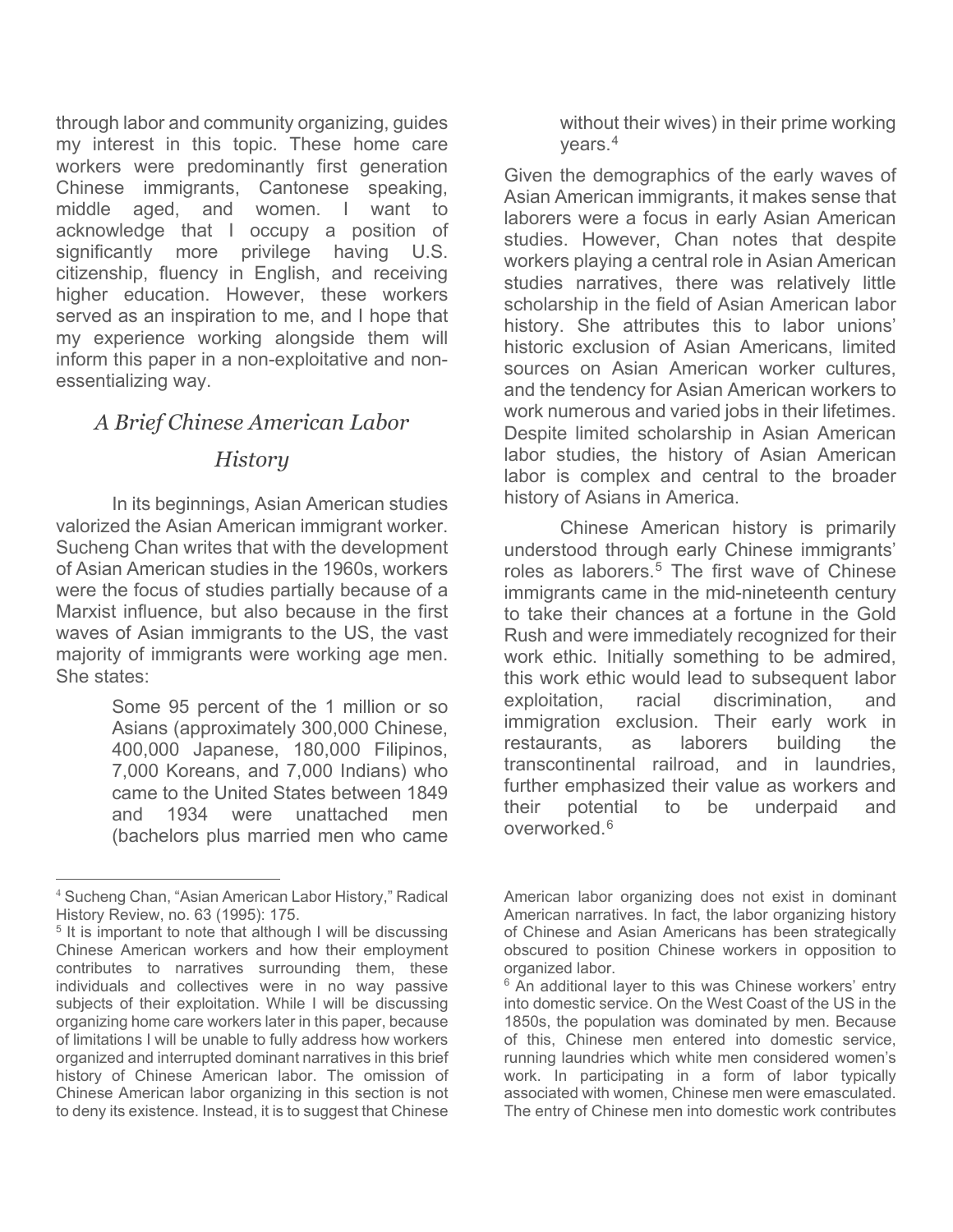Beginning with their work on the Transcontinental Railroad, Chinese workers were strategically placed in opposition to white workers. Employers relied on Chinese workers to break up white workers' strikes, perform labor at lower costs, and complete work more quickly because of their diligence as workers.<sup>[7](#page-3-0)</sup> The resentment against Chinese workers led to physical violence in efforts to drive Chinese laborers away. Laborers not only faced violence from white workers, but they also faced an institutional form of violence because of the dangerous nature of the job. $8$  The total injuries and deaths of Chinese laborers were not measured, but it is estimated that over one thousand Chinese railroad workers died in the construction of the Transcontinental Railroad<sup>[9](#page-3-2)</sup> Violence against Chinese workers operated in multiple ways. Because they are viewed as an exploitable workforce, they are subjected to the violence of dangerous working conditions. Subsequently, in being cast as a threat to white workers, they are subject to violence from other workers. We see the continuation of this throughout history, as workers are simultaneously subject to poor working conditions and hate crimes.

While it was predominantly Chinese laborers working on the Transcontinental Railroad, as more Asians immigrated to the US, Asian workers more generally became cast as a threat to white workers. And, although rooted in labor and predominantly affecting workers, the effects of the narratives surrounding Asian

 $\overline{a}$ 

laborers extended beyond workers. Perhaps one of the most well known hate crimes against Chinese Americans is the murder of Vincent Chin in 1982. As his murderers beat him to death with a baseball bat, one yelled, "it's because of little motherfuckers like you that we're out of work."[10](#page-3-3) While in reference to the large number of Japanese auto workers in Detroit at the time, it did not matter to his murderers that Chin was neither Japanese nor an auto worker. The impact of narratives around racialized labor have impacts beyond the workers into broader national discourses and widespread violence.

Initially dehumanized and framed as a labor threat, AAPIs were manipulated by white supremacist ideologies to occupy the role of "model minority" in national consciousness. This tactic justifies the racial subjugation of other groups and attempts to deny legitimacy to their oppression. While on average, AAPI workers occupy positions and have earnings comparable to white workers, this does not represent large portions of the AAPI population. For this reason, many scholars refer to it as the "model minority myth" and analyze the ways in which this narrative is harmful to Asian Americans excluded from this narrative.<sup>[11](#page-3-1)</sup> Consequently, there has been a large push from various AAPI organizations for data disaggregation which would more accurately represent the diverse population captured under the category AAPI. The model minority myth exists in part because of the persistence of the

<span id="page-3-2"></span>to the gendered racialization of both Asian men and women. The feminization of the Asian race as a whole, results in the subsequent emasculation of Asian men and hypersexualization of Asian women. This will be essential later in this paper in the discussion of Chinese immigrant women working in home care.

<span id="page-3-3"></span><span id="page-3-0"></span><sup>&</sup>lt;sup>7</sup> Iris Chang, The Chinese in America: A Narrative History (New York: Viking Penguin, 2003), 55.

<span id="page-3-1"></span>Another institutional form of violence to be acknowledged comes in the form of immigration discrimination. With the passage of the Chinese Exclusion Act in 1882, Chinese immigration to the US became extremely restricted. This marked the first time that

immigration was limited on the basis of race and the legacy of xenophobia guiding immigration policy continues today.

<sup>&</sup>lt;sup>9</sup> Chang, The Chinese in America, 64.

<sup>&</sup>lt;sup>10</sup> Maria Cecilia Hwang and Rhacel Salazar Parreñas, "The Gendered Racialization of Asian Women as Villainous Temptresses," Gender & Society, Vol. 35, no. 4 (2021): 569.<br><sup>11</sup> ChangHwan Kim and Arthur Sakamoto, "The Earnings

of Less Educated Asian American Men: Educational Selectivity and the Model Minority Image," Social Problems, Vol. 61, no. 2 (2014): 283–304.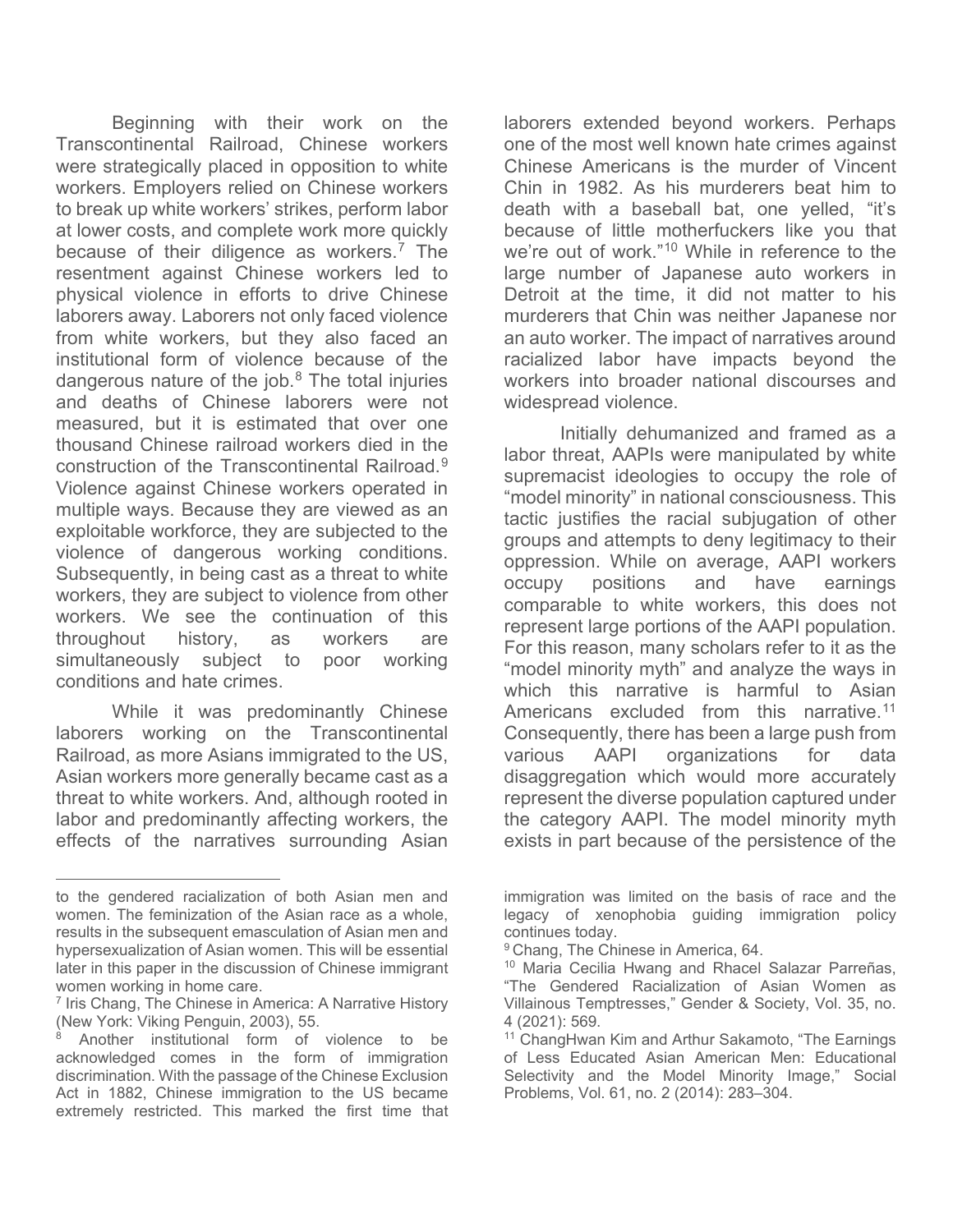AAPI work ethic narrative, which originates as early as with Chinese miners during the Gold Rush. This portrayal as the ideal worker may be a deterrence to AAPI labor organizing and advocating for improved working conditions regardless of occupation. Furthermore, this narrative has been used to position AAPIs in opposition to other people of color. This contributes to racial discrimination against other people of color and is a barrier to cross racial solidarity.<sup>[12](#page-4-0)</sup> Narratives around AAPI labor have been weaponized against AAPIs and other communities of color in a multitude of ways.

This history of Chinese American labor is brief and is in no way comprehensive. Throughout history, Chinese workers have found employment in countless other locations such as canneries, garment and electronic factories, and restaurants. They have also held occupations over the course of US history that contradict the narratives presented in my analysis. Additionally, Chinese immigrant workers have continuously countered narratives surrounding them throughout history by participating in collective organizing.<sup>[13](#page-4-1)</sup> This section is limited in that it mainly addresses racialized labor of Chinese men and does not address the gendered racialization that Chinese women workers face. The gendered aspect will be further explored in the following sections on Chinese women home care workers.

Labor has a profound impact on the ways in which Chinese Americans have been perceived in American narratives. Underpinning narratives from the Transcontinental Railroad to

 $\overline{a}$ 

the model minority myth, is the designation of the Chinese worker as the ideal worker to the employer: hardworking, accepting of low pay, and unlikely to resist. This contributes to a racialized view of Chinese and AAPI workers as part of a disposable workforce, their historic exclusion from organized labor, and a strategic positioning of AAPIs as oppositional to movements for social and racial justice. As the labor of Chinese Americans has shifted over time, how has this narrative persisted and continued to affect Chinese American workers? What does this look like within the growing number of Chinese immigrant women in home care work? How are these narratives reinforced and contradicted by Chinese immigrant home care workers?

# *Chinese Immigrant Women Working in*

## *Home Care*

While developing this project, I had trouble defining and categorizing the essential in-home care workers that I would focus on. The terms domestic worker, home care worker, and home healthcare worker often are used interchangeably without a clear definition or understanding of the relation between the terms. Despite performing distinct forms of labor, they occupy a similar position within the American imagination. I looked to Boris and Klein's chapter, "Neither Nurses, Nor Maids: Defining Home Care as Labor," for clarification on how these terms engaged with one another.<sup>[14](#page-4-2)</sup> Domestic work typically refers to

century, two thousand Chinese left their work on the Transcontinental Railroad to demand fewer hours and more pay. The strike lasted only a week as their employer cut off their food supply and most of the workers were unable to find alternative work or get back to California. However, because of their collective action, they were able to achieve a modest raise of two dollars per month. <sup>14</sup> Eileen Boris and Jennifer Klein, "Neither Nurses, Nor Maids: Defining Home Care as Labor," in Caring for America: Home Health Workers in the Shadow of the Welfare State (New York: Oxford University Press, 2012).

<span id="page-4-0"></span><sup>&</sup>lt;sup>12</sup> Anti-Blackness and the rise of conservatism within AAPI communities is also a major barrier to cross racial solidarity. Asian Americans are not simply objects of white supremacy and racial subjugation and cannot be complacent in the system of white supremacy which disproportionately affects Black and Indigenous people. Acknowledging their own privilege and addressing the racism within Asian American communities is necessary in building cross racial solidarity.

<span id="page-4-2"></span><span id="page-4-1"></span> $13$  Chang, The Chinese in America, 62. As early as 1867, Chinese workers were participating in collective organizing. In the largest Chinese strike of the nineteenth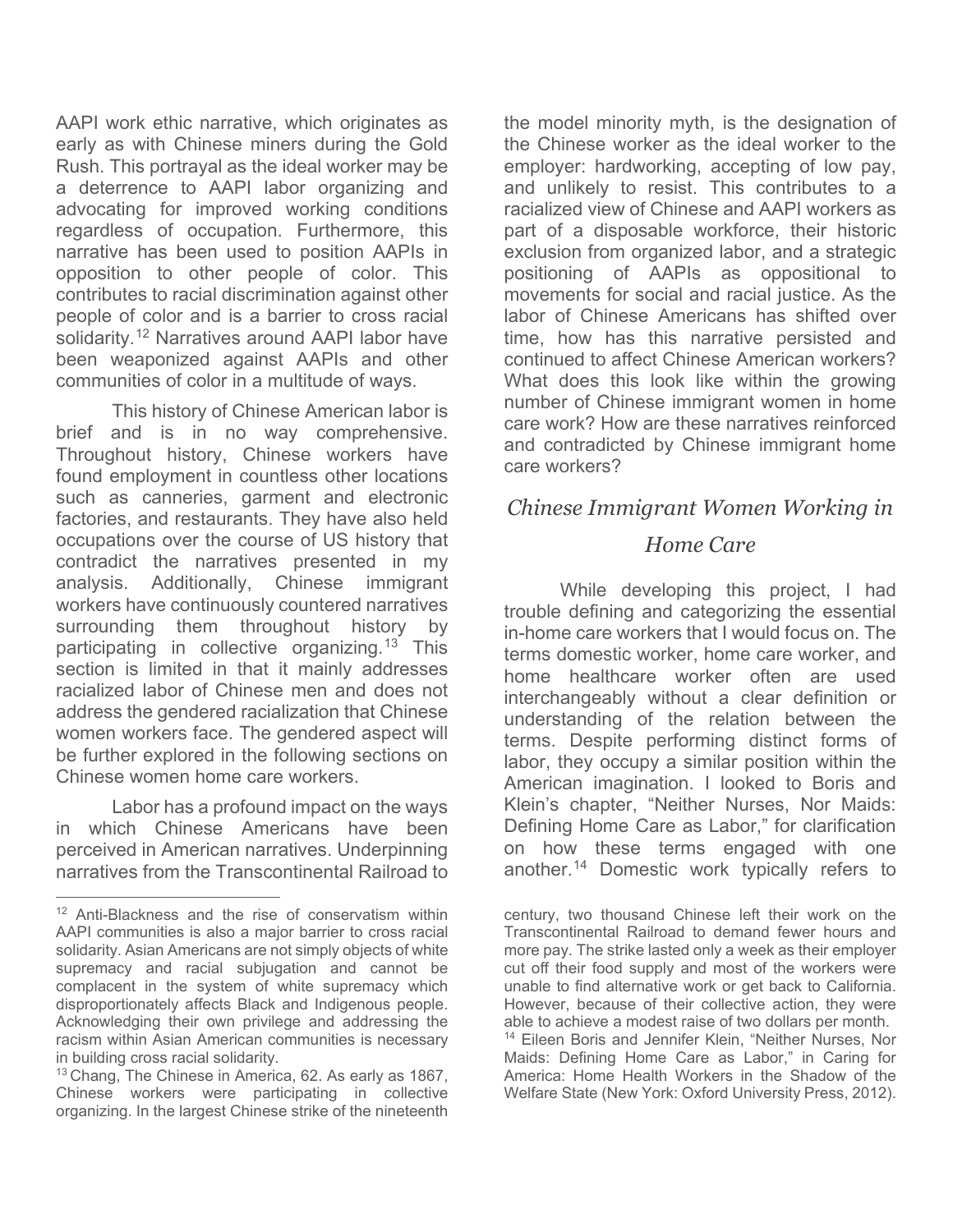maids and housekeeping work, while home care work adds another dimension of care for elderly or ill people who may need assistance with more personal tasks. Home healthcare generally implies more clinical or skilled care. While initially looking to simply define the difference between the terms, I found that gender and racial divisions of labor play a major role in the conflation of these terms. For the duration of this paper, I will do my best to specify between home care, home healthcare, and domestic work although the boundaries between them are porous and they are often used interchangeably.

According to Boris and Klein, it was not until the New Deal, that care work was incorporated as a distinct occupation. Under the Works Progress Administration (WPA), "female public assistance recipients [were seen] as a ready supply of labor for home care."[15](#page-5-0) The welfare recipients recruited for home care work were mostly Black women and they performed household tasks in addition to caring for the sick and elderly. Because of the demographic crossover between home care workers and maids as well as the characteristics of the labor itself, home care workers became equated with domestic work. Nurses also made a concerted effort to create a distinction between themselves and home care workers. The association of home care workers with domestic rather than healthcare work limited the potential for higher pay. This was codified in law under the New Deal and Fair Labor Standards Act:

> The labor rights of the New Deal — old age insurance, unemployment benefits, collective bargaining, minimum wages, and maximum hours — excluded domestic workers… In 1940, the Fair Labor Standards Act categorized nurse-

 $\overline{a}$ 

companions and other in-home care workers hired directly by clients as domestic servants.[16](#page-5-1)

The legacy of this legislation continued for decades, excluding home care workers from higher labor standards. Beyond legislation, the racialized and gendered conceptions of home care and domestic work continue to label this work as one of the lowest forms of labor which affects wages, working conditions, and prospects for organizing for change. Although home care work initially employed mostly Black women and the occupation was racially constructed to continue the subjugation of Black women, there have been an increasing number of other racial and ethnic groups entering home care work. How does the AAPI (or more specifically, Chinese) immigrant woman home care worker fit within, extend on, or alter the racialized and gendered ways in which home care work operates?

The home care occupation has undergone demographic changes since the 1930s when it was formalized as an occupation under the New Deal. However, the majority of home care workers are still non white and the vast majority are women, and as a whole, home care persists as a form of racialized and gendered labor.<sup>[17](#page-5-2)</sup> For working class Chinese immigrant women, the changing job market, in addition to the racialized and gendered push towards care work, has contributed to a growing number of Chinese immigrant women in home care work. Chun and Cranford write:

> As the labor-intensive manufacturing sector has declined, particularly in the 1990s, many immigrant women who formerly worked as factory workers are finding new jobs in paid homecare, which

Policy **Institute**, 2020, https://www.epi.org/publication/domestic-workerschartbook-a-comprehensive-look-at-the-demographicswages-benefits-and-poverty-rates-of-the-professionalswho-care-for-our-family-members-and-clean-ourhomes/.

<span id="page-5-0"></span><sup>&</sup>lt;sup>15</sup> Eileen Boris and Jennifer Klein, Caring for America: Home Health Workers in the Shadow of the Welfare State (New York: Oxford University Press, 2012), 39. 16 Boris and Klein, 24.

<span id="page-5-2"></span><span id="page-5-1"></span><sup>&</sup>lt;sup>17</sup> Julia Wolfe, Jori Kandra, Lora Engdahl, and Heidi Shierholz. "Domestic workers chartbook." Economic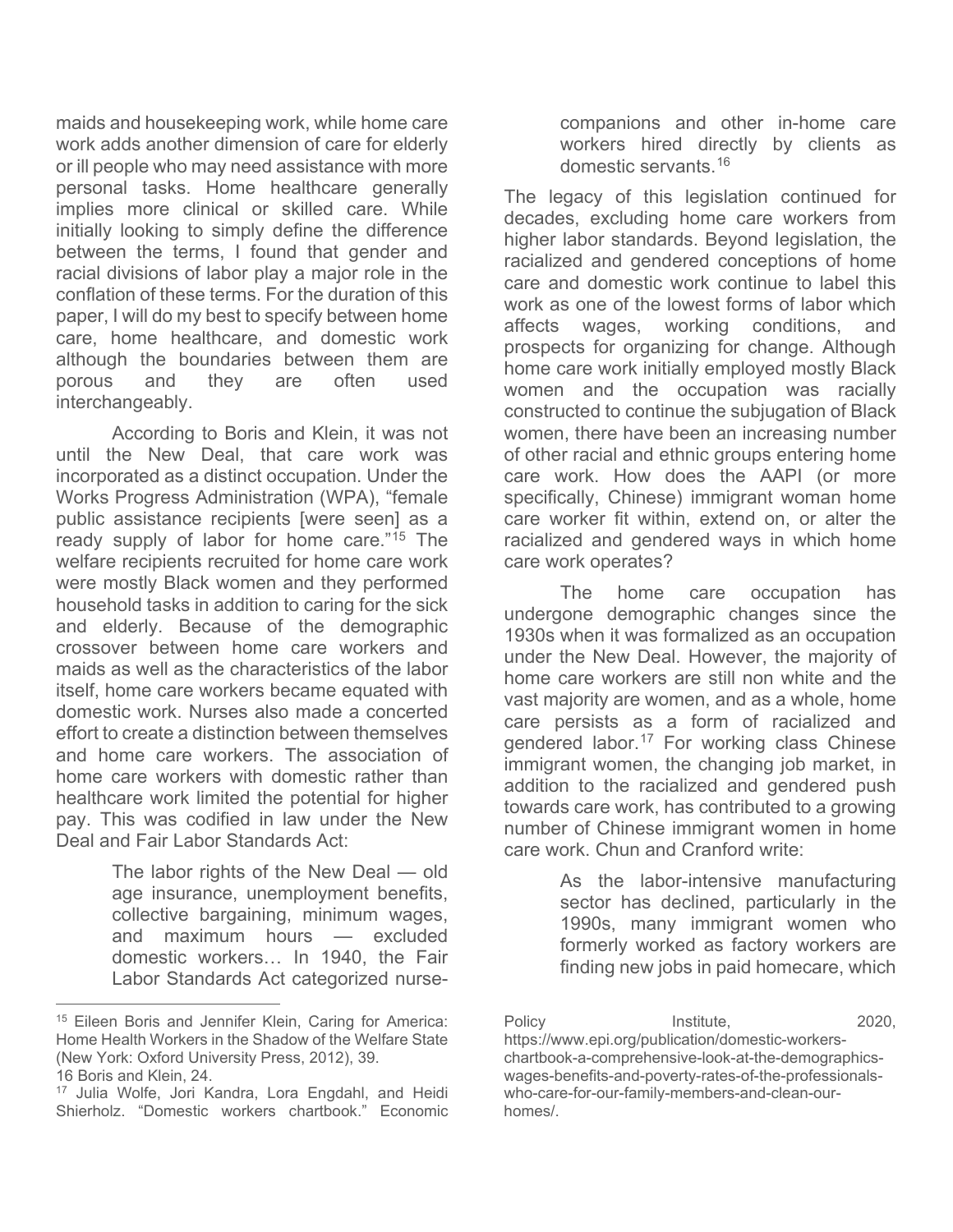is one of the most rapidly growing occupations in California and nationally.[18](#page-6-0)

While historically, Chinese immigrant women have found employment in garment and electronic factories, they are increasingly moving into the home care industry.

As various groups have been home care workers throughout history, there are similarities and differences in which their labor has been racialized and gendered. For Chinese immigrant women working in home care, narratives surrounding Asian American workers, Asian women, and domestic workers have simultaneously affected them. Although I continue to refer to this specific sector of workers as Chinese immigrant women, immigration is an essential aspect that I will be unable to adequately address within this article. Immigration law has affected Chinese immigration to the U.S. from the very first racial and ethnic legislative restrictions on immigration: the Page Act and the Chinese Exclusion Act. Significant changes to Chinese immigration occurred with the passing of the 1965 Immigration and Nationality Act and subsequent amendments.<sup>[19](#page-6-1)</sup> This legislation paved the way for an increased number of professionals of higher economic status to immigrate to the U.S. Currently, Chinese immigrants are largely thought of as being part of this professional class; however, other forms of immigration such as family immigration and undocumented immigration have sustained large numbers of Chinese immigrants from non professional backgrounds. While immigrant workers are all treated with a degree of disposability, additional factors such as class, gender, and immigration status have impacted specific workers in more substantial ways.

Unfortunately, I will not be able to fully address how the being an immigrant intersects with other aspects of many Chinese home care workers identities and contributes to the narratives surrounding them.

Returning to the gendered racialization of home care work, the image of the Chinese worker created and reinforced throughout US history fits well into this field of work. Evelyn Nakano Glenn writes that racial stereotypes were justifications that racial groups were particularly suited for specific work. For Asian women, the belief that "Asian servants were naturally quiet, subordinate, and accustomed to a lower standard of living" justified their role as domestic workers.<sup>[20](#page-6-2)</sup> In her analysis, Glenn states:

> Even though racial stereotypes undoubtedly preceded their entry into domestic work, it is also the case that domestics were forced to enact the role of the inferior <sup>21</sup>

The narratives surrounding racial groups exist before and may lead to entry into specific occupations, and these narratives are simultaneously reinforced through performance of these forms of labor.

In the previous section on Chinese American labor history, the primary focus was on the Chinese male laborer; however, the gendered racialization of Chinese women differed from that of Chinese men. While Chinese men were often feminized in their performance of domestic labor, Chinese women were hypersexualized and fetishized. Preceding the Chinese Exclusion Act in 1882, the Page Act of 1875 barred the entry of Chinese women into the United States and "established the gendered racialization of Chinese women as

<span id="page-6-0"></span> $\overline{a}$ <sup>18</sup> Jennifer Jihye Chun and Cynthia Cranford, "Becoming Homecare Workers: Chinese Immigrant Women and the Changing Worlds of Work, Care and Unionism," Critical

<span id="page-6-3"></span><span id="page-6-2"></span><span id="page-6-1"></span><sup>&</sup>lt;sup>19</sup> Arun Peter Lobo and Joseph J. Salvo, "Changing U.S. Immigration Law and the Occupational Selectivity of

Asian Immigrants," The International Migration Review, Vol. 32, no. 3 (1998): 737–60.

<sup>&</sup>lt;sup>20</sup> Evelyn Nakano Glenn, "From Servitude to Service Work: Historical Continuities in the Racial Division of Paid Reproductive Labor," Signs, Vol. 18, no. 1 (1992): 14.  $21$  Glenn, 15.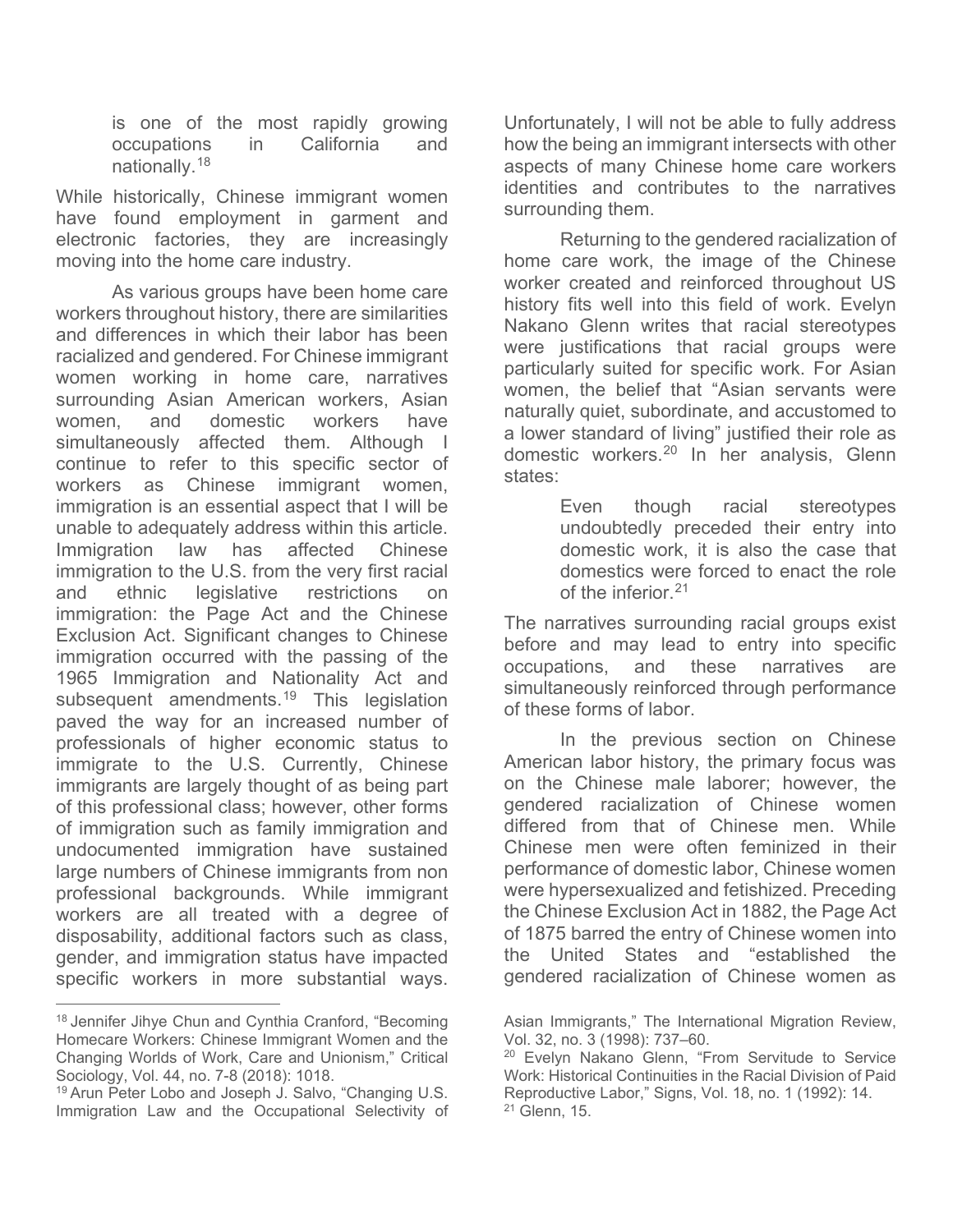diseased immoral prostitutes."[22](#page-7-0) While being more representative of common perception than reality, in being coded as prostitutes, Chinese women were made the objects of desire while simultaneously being despised and feared. The stereotype of Chinese and Asian women as submissive and subservient underpins their sexualization and fetishization and contributes to their assumed labor. $23$  This stereotype contributes to the continued association of Asian women to sex work and domestic work, and subsequent violence they may endure within these occupations or because of association to this labor.[24](#page-7-2)

While the image of the Asian woman sex worker is different from that of the Asian woman home care worker, the ways these narratives engage with each other needs further analysis. The underlying stereotype of Asian women as submissive and subservient plays out in complex and varied ways. For example, when would this narrative code Asian women as sex workers versus domestic workers? My first thought was age: the younger Asian woman sex worker and the older Asian domestic worker. However, in the case of the Atlanta murders, the Asian women who were presumed to be sex workers were mostly older or middle-aged. Despite the difference in these two narratives, both position the bodies of Asian women as being able to be possessed, and therefore disposed of. The concept of ownership and disposal of Asian women bodies could be utilized to justify the violence perpetuated against them in exploitative labor practices, sexual violence, and hate incidents including the 2021 Atlanta shootings. Perhaps these two

narratives are not fixed, and they can be shaped, changed, and used simultaneously in different circumstances.

For Chinese women home care workers, how do different narratives circulate and affect their labor in physical ways? They may be subject to sexual harassment in their workplaces because of their hypersexualization and fetishization, or subject to exploitation because of the assumption that Asian home care workers will not organize because they are submissive and subservient. Narratives surrounding Chinese women contribute to their entry into home care work and lead to the subsequent violence they face in this occupation. Effectively kept in poverty through this low wage work, home care workers are demanded both physical and emotional labor. Many home care workers work 24 hours shifts, sometimes for multiple days, but are only paid 13 hours each day because of time off for sleep and meals, despite the fact that clients often require their care around the clock. Many labor rights activists regard this 13 hour policy as a form of legal wage theft.<sup>[25](#page-7-3)</sup> During the outbreak of the global COVID-19 health crisis, home care workers were lauded as essential workers for continuing to go to work while many other workers either shifted to remote work or stopped working and survived on unemployment insurance. Although they were recognized for being essential, home care workers did not receive treatment that indicated this. Many were forced to continue working under unsafe working conditions—not provided the appropriate personal protective equipment (PPE), at higher risk for exposure to COVID-19,

<span id="page-7-0"></span> $\overline{a}$ <sup>22</sup> Hwang and Parreñas, "The Gendered Racialization of Asian Women as Villainous Temptresses," 572.

<span id="page-7-1"></span><sup>&</sup>lt;sup>23</sup> Margaret Huang, "Interview: Margaret Huang on Confronting the History of Anti-Asian Hate and White Supremacy in the United States and Abroad," Georgetown Journal of International Affairs, Vol. 22, no. 2 (2021): 164-65.

<span id="page-7-3"></span><span id="page-7-2"></span><sup>&</sup>lt;sup>24</sup> Hwang and Parreñas, "The Gendered Racialization of Asian Women as Villainous Temptresses," 569-70. It is not stereotypes alone which designate people to specific

forms of labor. Hwang and Parreñas note that "'interlocking systems' of gender and race oppression relegate many women of color and immigrant women to poorly paid and unregulated caring jobs, including domestic work and sex work."

<sup>&</sup>lt;sup>25</sup> Liz Donovan and Muriel Alorcón, "Long Hours, Low Pay, Loneliness and a Booming Industry," The New York Times, September 25, 2021, https://www.nytimes.com/2021/09/25/business/homehealth-aides-industry.html.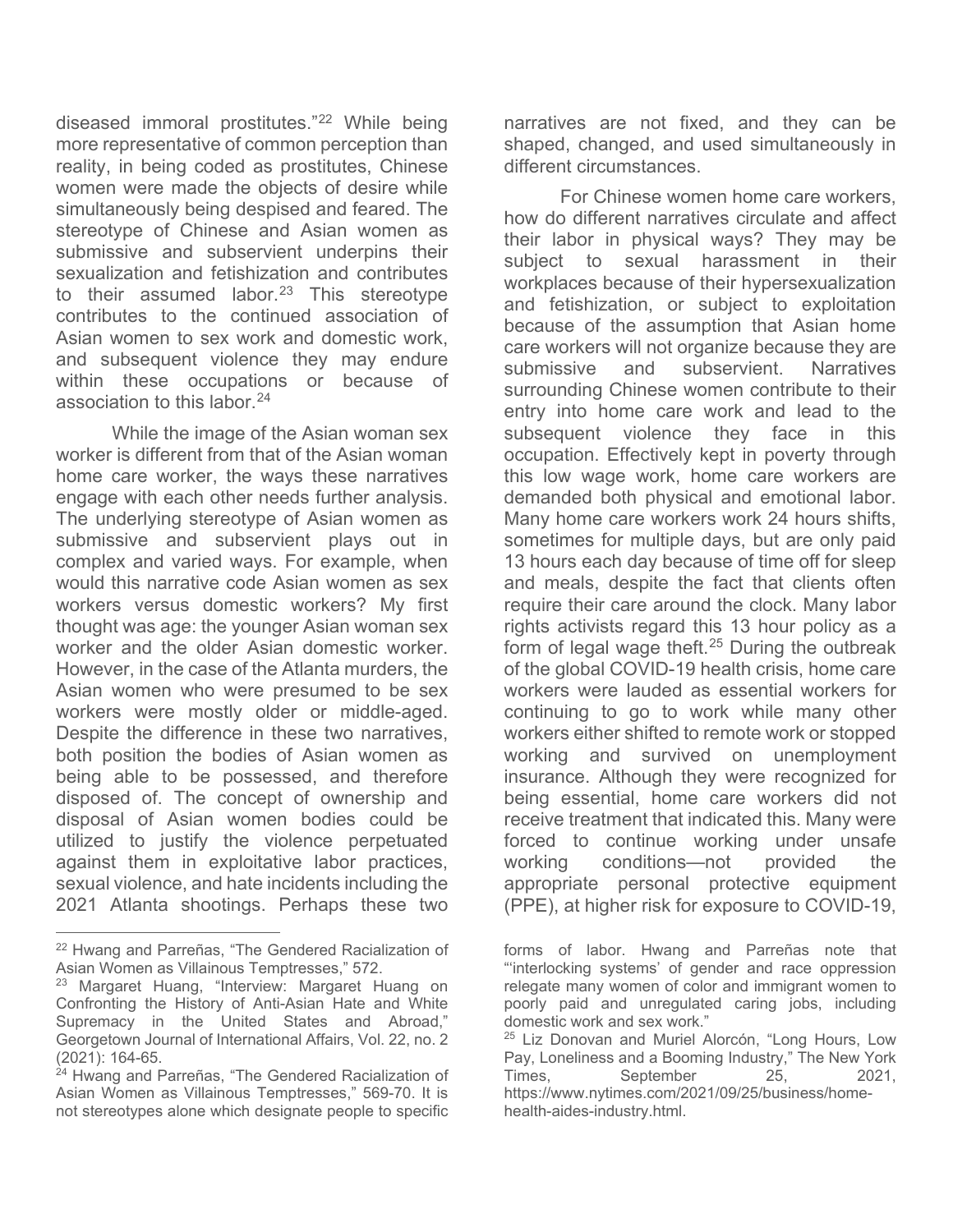and not told of their right to paid time off. $26$ Although the importance of care work is recognized, the working conditions and fair compensation for these workers does not reflect that.

It is ironic that in providing care work, home care workers are made unable to care for their own families. In addressing the domestic work of immigrant women, Grace Chang writes, "this labor is extracted in such a way as to make immigrant women's sustenance of their own families nearly impossible."<sup>[27](#page-8-1)</sup> Not only are domestic workers and home care workers not receiving the money to financially care for their families, their physical and emotional labor are being extracted to care for their clients. While their clients benefit from the care they are receiving, this care has been taken away from the family of the worker. Because home care operates along racial and class-based lines, if care is considered a resource, it becomes another item which is allocated from poorer, largely communities of color to more privileged communities. So beyond just the worker themselves, the families and communities of the home care worker are also affected. In a world where care work is, and will remain, essential, are there ways in which the home care industry can operate that provide beneficial outcomes to both workers and clients?

# *Organizing Home Care Workers*

In this section, I use the term organizing to refer to the collective organizing of home care workers, whether this occurs within organized labor (unions), community organizations, or elsewhere. Within the community and labor organizing spaces that I have been a part of, there is often a deliberate effort to differentiate between activism and organizing. Organizing implies a direct connection to the organizing

base whether that is workers, tenants, or community members. It also implies a long term commitment to fighting for the shared interests of the collective base rather than a singular issue or action. While worker organizing has historically been understood through unionization and the collective bargaining and striking processes that occur within unions, there is growing recognition of the worker organizing that occurs outside of organized labor. Worker centers provide essential spaces for collective organizing of workers that may feel marginalized within unions based on a variety of factors—gender, immigration status, language ability, etc. Within these various spaces, organizing workers directly involves them and promotes self advocacy. Therefore, it has the potential to not only transform working conditions, but the workers themselves.

For home care and other occupations which have historically been excluded by the organized labor movement, organizing has even further potential to transform these fields of work. In discussing the labor organizing of home care workers, Boris and Klein highlight the importance in "[gaining] visibility and dignity, two key phases in both self and media representations of home care providers."[28](#page-8-0) Home care workers have been made invisible because their work is in the home and often considered outside of the economic sphere; they have been robbed of their dignity in how their work has been categorized as a low form of unskilled labor. Regaining visibility and dignity of the self through organizing and empowerment can lead to subsequent changes in both media representations and public discourse. This shapes the perception of the workforce and disrupts the narratives performed in home care work.

 $\overline{a}$ <sup>26</sup> Donovan and Alorcón.

<span id="page-8-1"></span><span id="page-8-0"></span><sup>&</sup>lt;sup>27</sup> Grace Chang, Disposable Domestics: Immigrant Women Workers in the Global Economy (Cambridge: South End Press, 2000), 14.

<sup>&</sup>lt;sup>28</sup> Boris and Klein, Caring for America, 16.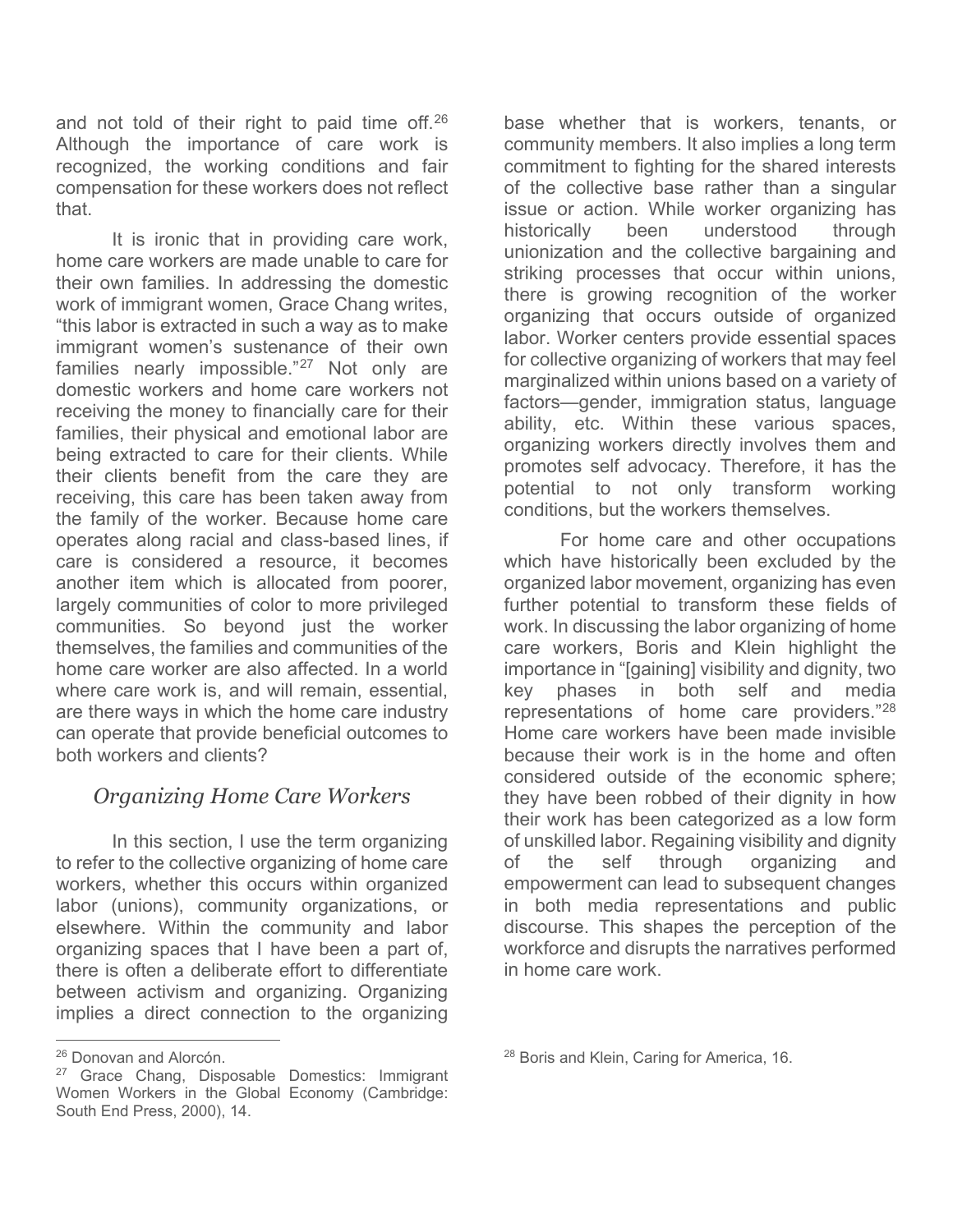Within the labor movement, home care has had to fight particularly hard to have their work recognized. Organized labor has historically been dominated by white men, but this has been changing. Chang writes:

> In the last decade, mainstream organized labor has begun to understand the potential power of immigrant women and women-of-color low-wage workers in particular.[29](#page-9-0)

Sectors of labor, such as home care, which has been gendered as women's work have had to overcome additional obstacles specific to the occupation in order to unionize. Factors such as dispersed workers in isolated workplaces, language access and childcare needs of workers, and emotional connection with clients make it more difficult to threaten to strike and pressure employers for improved working conditions. Because of these obstacles, unions were forced to adapt new strategies to unionize home care workers. But, despite these challenges, Service Employees International Union (SEIU), the union home care workers are a part of, became the "major organizing and political force among wage earners" at the end of the twentieth century.<sup>[30](#page-9-1)</sup> This is a testament to the growing power of home care workers in labor organizing and the increased recognition of low-wage women of color workers' essential role in the labor movement.

For Chinese immigrant women working in home care, organizing not only advocates for better working conditions and compensation, but it also counters narratives which justify Chinese immigrant women as home care workers in the first place. In being stereotyped as submissive and subservient, there is the

 $\overline{a}$ 

assumption that Chinese women will not organize and advocate for their rights. Being involved in labor and community organizing empowers these workers to stand up and speak out. Chun and Cranford conducted a series of interviews with Chinese immigrant women working in home care, and many spoke to the personal transformations they experienced upon getting involved in organizing work. One worker said: "I was timid in China, but I have become braver to fight for my rights since I arrived in the US."[31](#page-9-2) In my experience organizing in Boston Chinatown, I have been inspired by the home care workers who have moved from being rank-and-file members of their local SEIU chapter, to occupying more involved positions in their union, community organizations, and American Federation of Labor and Congress of Industrial Organizations (AFL-CIO) constituency groups.[32](#page-9-3) In advocating for themselves and their rights, Chinese women home care workers challenge the stereotypes that they are diminutive and submissive, and demand to be seen and heard.

#### *Conclusion*

Throughout this paper, I have explored the ways in which racialized and gendered narratives are constructed, perpetuated, and challenged through labor practices, specifically for Chinese immigrant women home care workers. I have highlighted the power of narratives in shaping labor trends and the power of labor in performing hierarchical gender and racial relationships. Lastly, I have discussed how organizing workers both improves working conditions for workers and counters predominant narratives.

<span id="page-9-0"></span><sup>29</sup> Chang, Disposable Domestics, 14.

<span id="page-9-1"></span><sup>30</sup> Boris and Klein, Caring for America, 7.

<span id="page-9-2"></span><sup>&</sup>lt;sup>31</sup> Chun and Cranford, "Becoming Homecare Workers," 1022.

<span id="page-9-3"></span><sup>&</sup>lt;sup>32</sup> The AFL-CIO has several constituency groups for different marginalized identities including Asian, Black, LGBTQ+, Latino, veteran, and women workers. The

constituency group for Asian workers, Asian Pacific American Labor Alliance (APALA), has a local Massachusetts chapter. Chinese immigrant home care workers from SEIU 1199 compose the majority of the APALA Massachusetts chapter membership and hold many of the leadership positions within the chapter.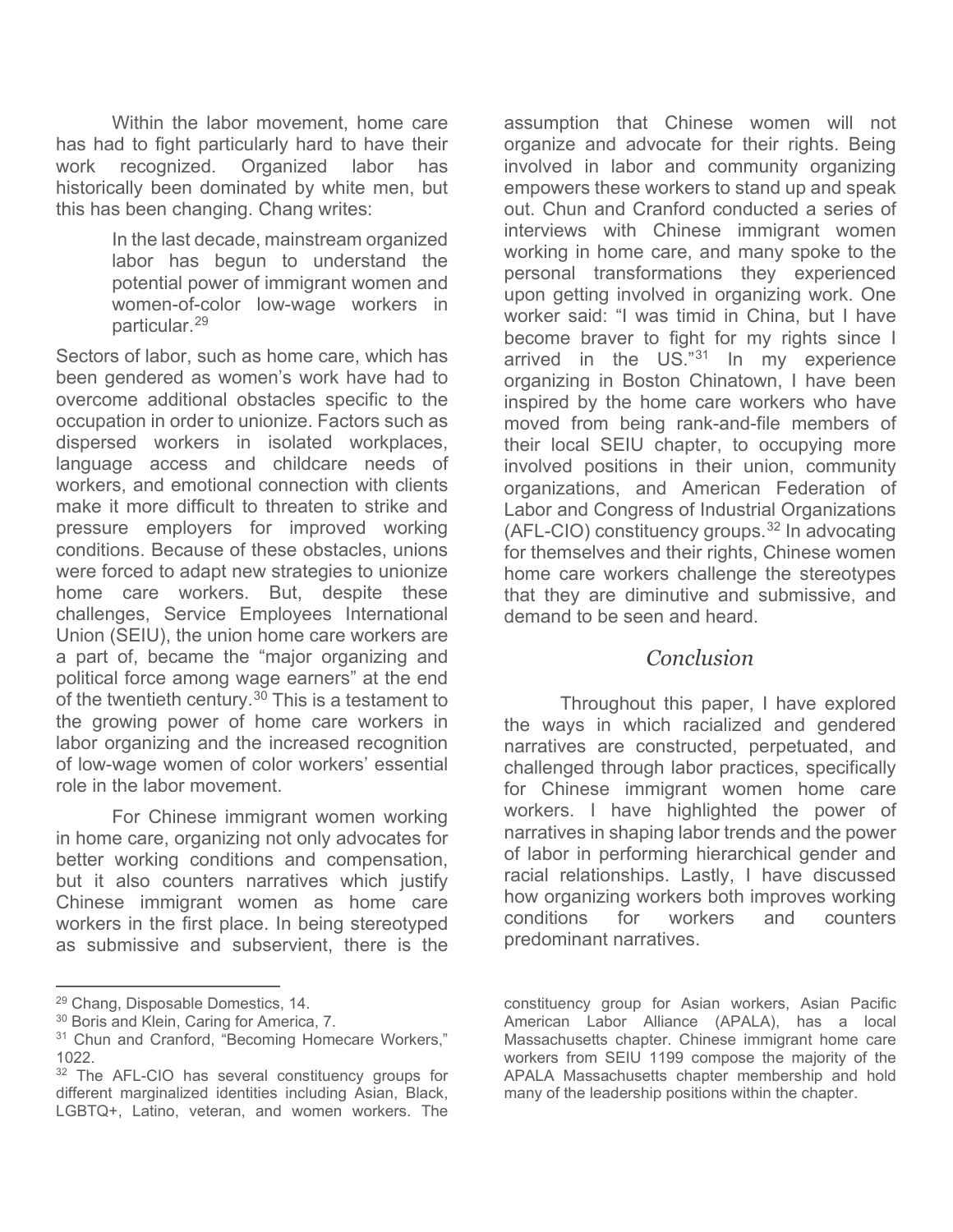Narratives and stereotypes have been recognized as essential aspects of maintaining racial and gender subordination; subsequently, media representations have been the prime target of AAPI activism. However, the focus on the issue of representation is relatively easy and uncontroversial. The term "boba liberalism" first emerged on Twitter in early 2021 to describe the shortcomings of mainstream AAPI politics.<sup>[33](#page-10-0)</sup> Similar to boba—a popular sweet, milk tea originating from Taiwan—"boba liberalism" is generally unifying and palatable to a wider audience. Focusing on media invisibility as a primary issue and lauding the emergence of shows and movies with larger Asian casts, are a large part of "boba liberalism." Many have critiqued this growing trend towards a more shallow AAPI political identity for failing to recognize the diversity within the category of AAPI. Additionally, this form of AAPI liberalism does not engage with the recent physical acts of violence against members of the AAPI community including the Atlanta shootings, attacks on elderly Asians in Chinatowns across the U.S., and the deportations of Southeast Asian immigrants. "Boba liberalism" is easy because it does not require critical reflection of positionality and privilege, engaging directly with the AAPI communities that are most marginalized, and extensive amounts of time and money. Its failure is that it places AAPIs as adjacent to whiteness, rather than address the continued violence that many members within the AAPI community face.

While media plays a crucial role in creating and reinforcing narratives around specific groups, it is not media alone which establishes and perpetuates these narratives. Even within the field of media and cultural studies, there is recognition that media narratives do not emerge out of nowhere. To

preface his dissertation on Asian portrayals in American films, Franklin Wong writes:

> Although the film industry has treated Asians from a predominantly fictional perspective, much of the material produced by the industry has had a nonfictional base  $34$

Media representations undoubtedly have a role in perpetuating harmful narratives; however, these narratives are also formed and reproduced in many other areas of daily life, including in gendered and racialized divisions of labor. Collectively organizing workers has the power to transform stereotypes which guide labor practices and perpetuate violence. Despite its deprioritization in mainstream AAPI liberalism, labor organizing should be viewed as an essential site for the future of AAPI organizing.

<span id="page-10-0"></span> $\overline{a}$ <sup>33</sup> Frias, Lauren, "Boba liberalism: How the emergence of superficial activism could cause more harm than good to the AAPI community," Insider, 2021, https://www.insider.com/boba-liberalism-critique-on-ashallow-political-identity-amid-crisis-2021-3

<sup>34</sup> Wong, Eugene Franklin. "On Visual Media Racism: Asians in the American Motion Pictures." New York: Arno Press, 1978.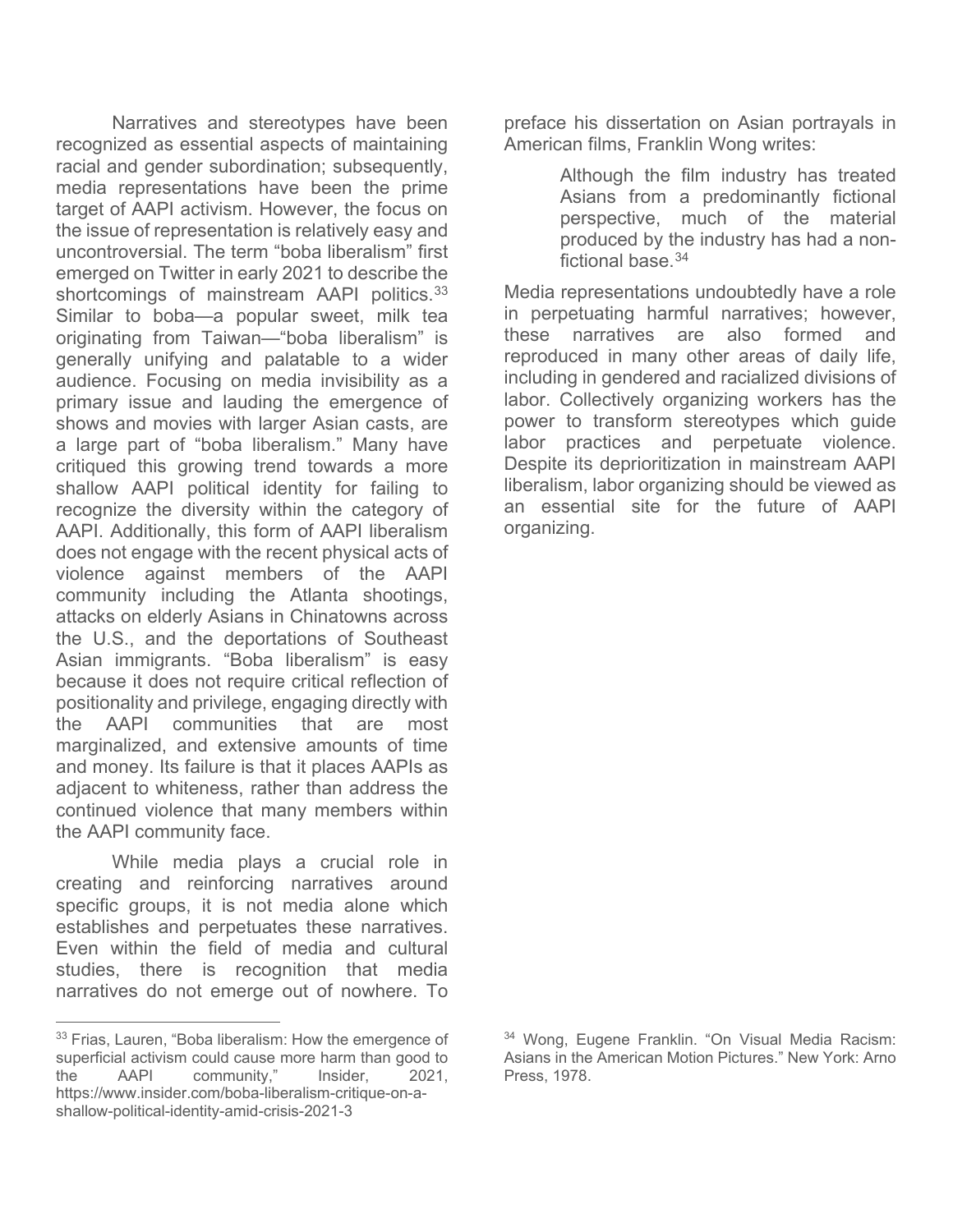### *Works Cited*

- Boris, Eileen, and Jennifer Klein. *Caring for America: Home Health Workers in the Shadow of the Welfare State.* New York: Oxford University Press, 2012.
- Chan, Sucheng. "Asian American Labor History." *Radical History Review*, no. 63 (1995): 174-188.
- Chang, Grace. *Disposable Domestics: Immigrant Women Workers in the Global Economy.* Cambridge: South End Press, 2000.
- Chang, Iris. *The Chinese in America: A Narrative History.* New York: Viking Penguin, 2003.
- Chun, Jennifer Jihye, and Cynthia Cranford. "Becoming Homecare Workers: Chinese Immigrant Women Changing Worlds of Work, Care and Unionism." *Critical Sociology* 44, no. 7-8 (2018): 1013-1027.
- Donovan, Liz, and Muriel Alorón. *Long Hours, Low Pay, Loneliness and a Booming Industry.* September 25, 2021. https://www.nytimes.com/2021/09/25/business/home-health-aides-industry.html (accessed November 29, 2021).
- Frias, Lauren. *Boba liberalism: How the emergence of superficial activism could cause more harm than good to the AAPI community.* May 5, 2021. https://www.insider.com/boba-liberalism-critique-ona-shallow-political-identity-amid-crisis-2021-3 (accessed November 21, 2021).
- Glenn, Evelyn Nakano. "From Servitude to Service Work: Historical Continuities in the Racial Division of Paid Reproductive Labor." *Signs* 8, no. 1 (1992): 1-43.
- Huang, Margaret. "Interview: Margaret Huang on Confronting the History of Anti-Asian Hate and White Supremacy in the United States and Abroad." *Georgetown Journal of International Affairs* 22, no. 2 (2021): 162-166.
- Hwang, Maria Cecilia, and Rhacel Salazar Parreñas. "The Gendered Racialization of Asian Women as Villainous Temptresses." *Gender & Society* 35, no. 4 (2021): 567-576.
- Kim, ChangHwan, and Arthur Sakamoto. "The Earnings of Less Educated Asian American Men: Educational Selectivity and the Model Minority Image." *Social Problems* 61, no. 2 (2014): 283- 304.
- Lobo, Arun Peter, and Joseph J. Salvo. "Changing U.S. Immigration Law and the Occupational Selectivity of Asian Immigrants." *The International Migration Review* 32, no. 3 (1998): 937-960.
- Mukkamala, S, and K.L. Suyemoto. "Racialized Sexism/Sexualized Racism: A Multimethod Study of Intersectional Experiences of Discrimination for Asian American Women." *Asian American Journal of Psychology* 9, no. 1 (2018): 32-46.
- Shimizu, Celine Parreñas. *The Hypersexuality of Race: Performing Asian/American Women on Screen and Scene.* Durham: Duke University Press, 2007.
- Woan, Sunny. "White Sexual Imperialism: A Theory of Asian Feminist Jurisprudence." *Washington and Lee Journal of Civil Rights and Social Justice* 14, no. 2 (2008): 275-301.
- Wolfe, Julia, Jori Kadra, Lora Engdahl, and Heidi Shierholz. *Domestic workers chartbook.* 2020. https://www.epi.org/publication/domestic-workers-chartbook-a-comprehensive-look-at-the-